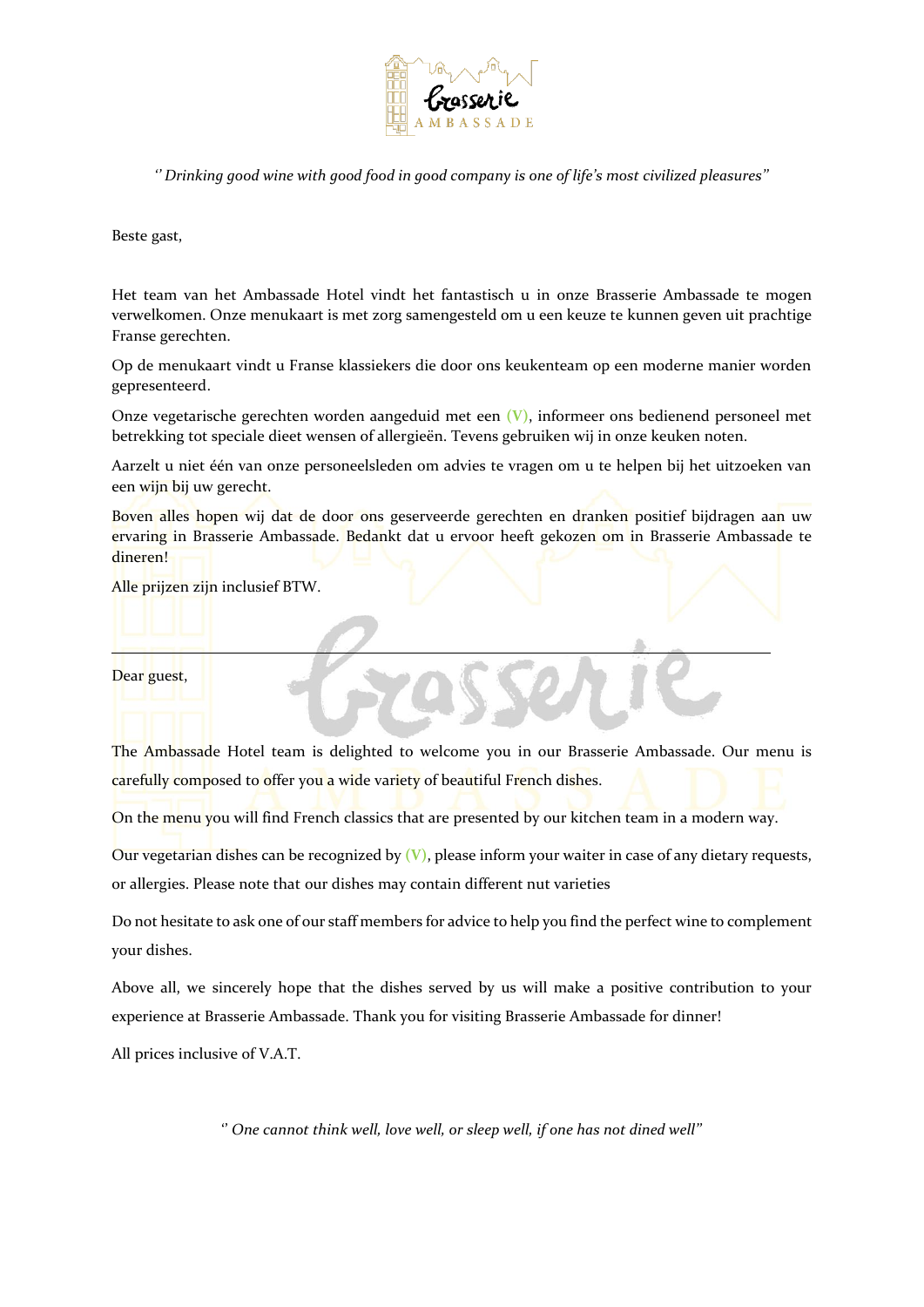

## *'First we eat, then we do everything else'*

| Salade au chèvre chaud (V)                                                                        | 13,50       |
|---------------------------------------------------------------------------------------------------|-------------|
| Gegratineerde geitenkaas   mini vijg   walnoten   port siroop                                     |             |
| Gratinated goat cheese   baby fig   walnut   port syrup                                           |             |
| Salade Koan $(V)$                                                                                 | 13,50       |
| Quinoa   granaatappel   avocado   Granny Smith   gemengde sla   sesam                             |             |
| Quinoa   pomegranate   avocado   Granny Smith   mixed lettuce   sesame                            |             |
| Huîtres creuses de Zélande n°2 (demi-douzaine)                                                    | 19,50       |
| Een half dozijn Zeeuwse Creuses n°2   citroen   rode wijnazijn met sjalot                         |             |
| Half dozen Dutch oysters from Zeeland Creuses $n^{\circ}$   lemon   red wine vinegar with shallot |             |
| Huîtres gratineés à la sauce hollandaise (trois pieces)                                           | 13,00       |
| 3 gegratineerde oesters Zeeuwse Creuses n°2   spinazie   hollandaise saus                         |             |
| 3 gratinated oysters from Zeeland Creuses n°2   spinach   hollandaise sauce                       |             |
| Maison saumon mariné                                                                              | 15,50       |
| Zalm gemarineerd met dille   rouille   amandel   broccoli                                         |             |
| Salmon marinated with dill   rouille   almond   broccoli                                          |             |
| Le plat authentique                                                                               | Daily price |
| Wisselend voorgerecht                                                                             |             |
| Seasonal starter                                                                                  |             |
| Pâté de campagne                                                                                  | 15,50       |
| Huisgemaakte paté   cornichons   sjalot compote   mosterd                                         |             |
| Homemade paté   cornichons   shallot compote   mustard                                            |             |
| <b>Steak tartare</b>                                                                              | 14,50       |
| Hand gehakt Black Angus rundvlees   eidooier crème   klassieke garnituren                         |             |
| Hand chopped Black Angus beef   egg yolk crème   classic garnishes                                |             |
| Ook te bestellen als hoofdgerecht met eidooier   frites  mayonaise                                | 23,50       |
| Also available as a main course served with fresh egg yolk   fries   mayonnaise                   |             |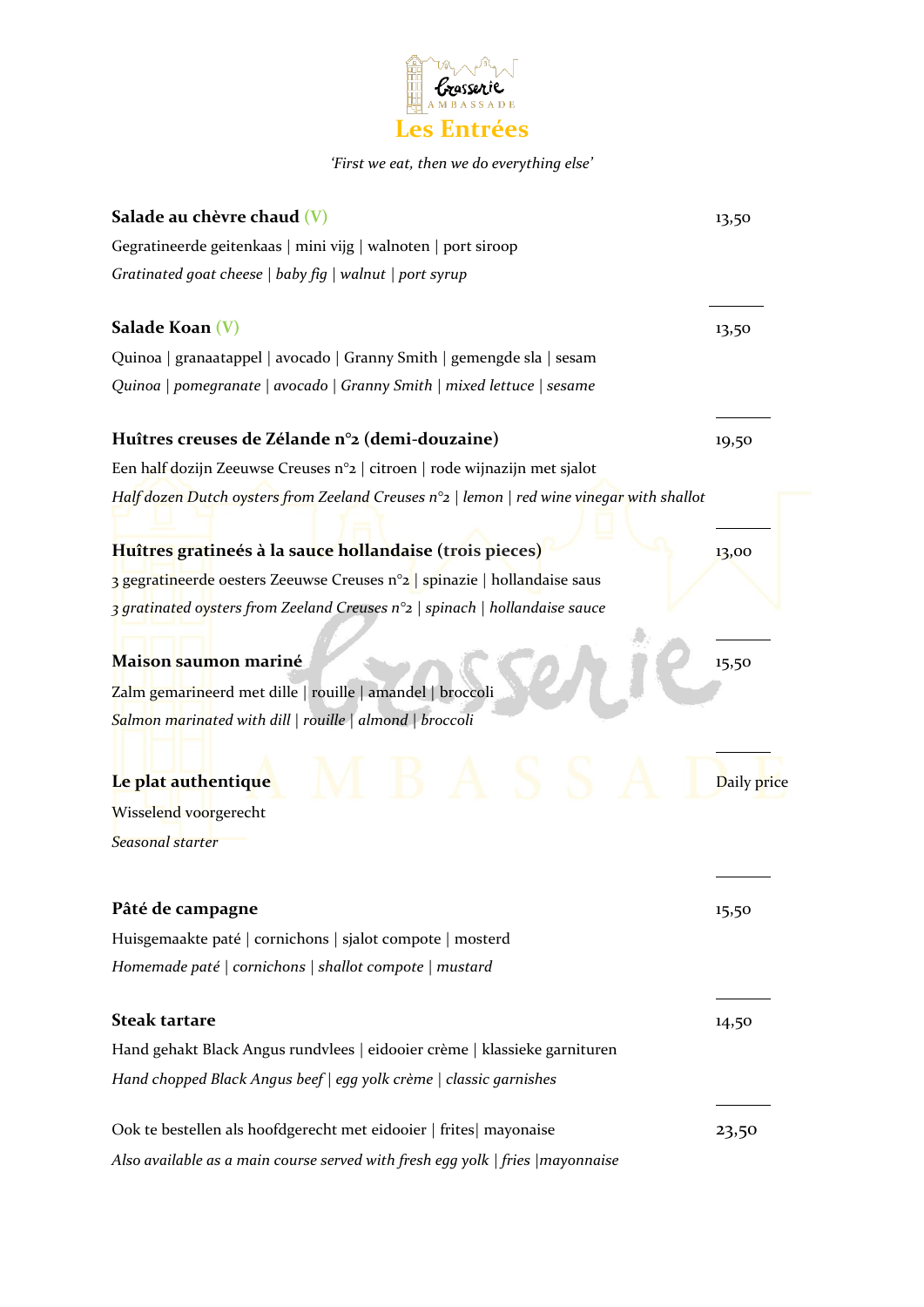

*'A first rate soup is more creative than a second rate painting'* 

| Soupe à l'oignon gratinée $(V)$                                                                        | 8,50  |
|--------------------------------------------------------------------------------------------------------|-------|
| Franse uiensoep op basis van groentebouillon   crouton gegratineerd met Gruyère                        |       |
| French onion soup prepared with vegetable stock   Gruyère gratinated crouton                           |       |
|                                                                                                        |       |
| Soupe du mois                                                                                          | 9,50  |
| Maandelijks wisselende soep aangepast naar het seizoen                                                 |       |
| Monthly changing seasonal soup                                                                         |       |
|                                                                                                        |       |
| <b>Cotriade</b>                                                                                        | 9,50  |
| Huisgemaakte Bretonse vissoep   seizoensvis   mossel   aardappel                                       |       |
| Homemade Breton fish soup   seasonal fish   mussel   potato                                            |       |
|                                                                                                        |       |
| Ook te bestellen als hoofdgerecht                                                                      | 18,50 |
| Also available as a main course                                                                        |       |
|                                                                                                        |       |
| 'If our chef makes a mistake, he covers it with some sauce and then tells everyone it is a new recipe' |       |
|                                                                                                        |       |
| Escargots des vignes au beurre d'ail (12 pièces)                                                       | 14,50 |
| Verse wijngaardslakken   gegratineerd met knoflookboter   citroen                                      |       |
| Fresh vineyard snails $ $ gratinated with garlic butter $ $ lemon                                      |       |
|                                                                                                        |       |
| <b>Coquilles St. Jacques</b>                                                                           | 15,50 |
| Coquille St. Jacques   knolselderij   pancetta   venkel beurre blanc                                   |       |
| Coquille St. Jacques   celeriac   pancetta   fennel beurre blanc                                       |       |
|                                                                                                        |       |
| Foie de canard poêlé                                                                                   | 16,50 |
| Gebakken eendenlever   vijg   aceto balsamico                                                          |       |
| Pan fried duck liver $ fig $ aceto balsamico                                                           |       |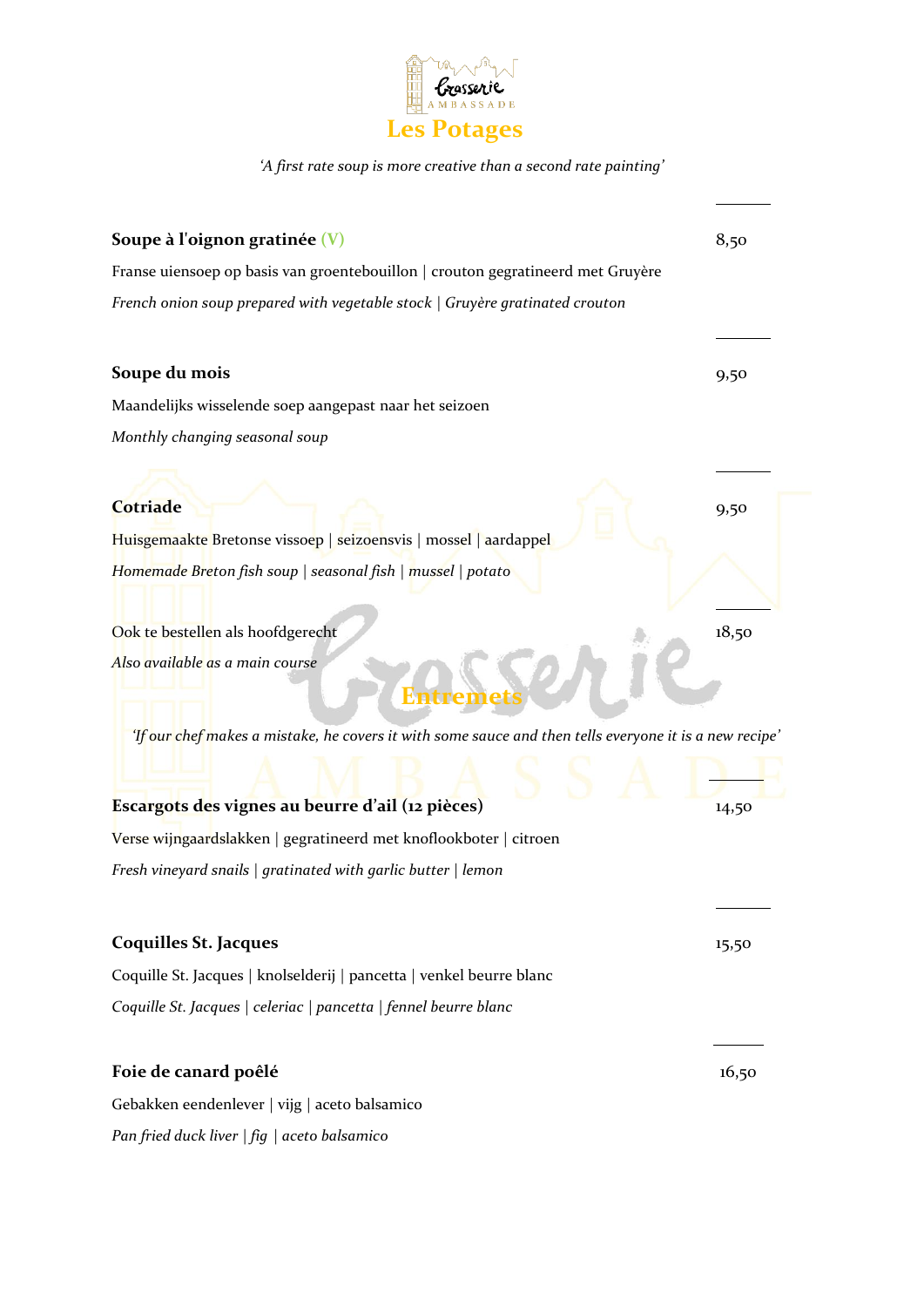

## *´All great change begins at the dinner table´*

| Risotto (V)                                                                   | 19,50 |
|-------------------------------------------------------------------------------|-------|
| Risotto   pompoen   seizoensgroenten                                          |       |
| Risotto   pumpkin   seasonal vegetables                                       |       |
|                                                                               |       |
| <b>Ravioles du Dauphiné (V)</b>                                               | 20,50 |
| Ravioli gevuld met Comté kaas   hazelnoot   peterselie                        |       |
| Ravioli filled with Comté cheese   hazelnut   parsley                         |       |
| Filet de bar                                                                  | 24,50 |
| Zeebaars filet   champignon   beurre noisette   roseval   wortel              |       |
| Fillet of seabass   mushroom   beurre noisette   roseval   carrot             |       |
| Lapin à la moutarde                                                           | 22,50 |
| Langzaam gegaard konijn   kool   bospaddestoelen   mosterd                    |       |
| Slow cooked rabbit   cabbage   mushroom   mustard                             |       |
|                                                                               |       |
| Confit de canard                                                              | 23,50 |
| Huisgekonfijte eendenbout   la ratte   rode biet   appel   uien   jus de veau |       |
| Homemade duck confit   la ratte   beetroot   apple   onion   jus de veau      |       |
|                                                                               |       |
| <b>Steak frites</b>                                                           | 22,50 |
| Sucade steak   frites   groene salade   dragon olie                           |       |
| Flat iron steak   fries   green salad   tarragon oil                          |       |
| Côte de bœuf   700 gr<br>$(z$ personen   2 persons)                           | 61,50 |
| Côte de bœuf   frites   groene salade   hollandaise saus   dragon olie        |       |
| Beef rib roast   fries   green salad   hollandaise sauce   tarragon oil       |       |
| <b>Suppléments</b>                                                            |       |
| Pain et beurre   bread and butter                                             | 4,00  |
| Petite salade verte   small green salad                                       | 4,00  |
| Frites   fries                                                                | 4,50  |
| Foie poêlé   pan fried duck liver                                             | 8,00  |
|                                                                               |       |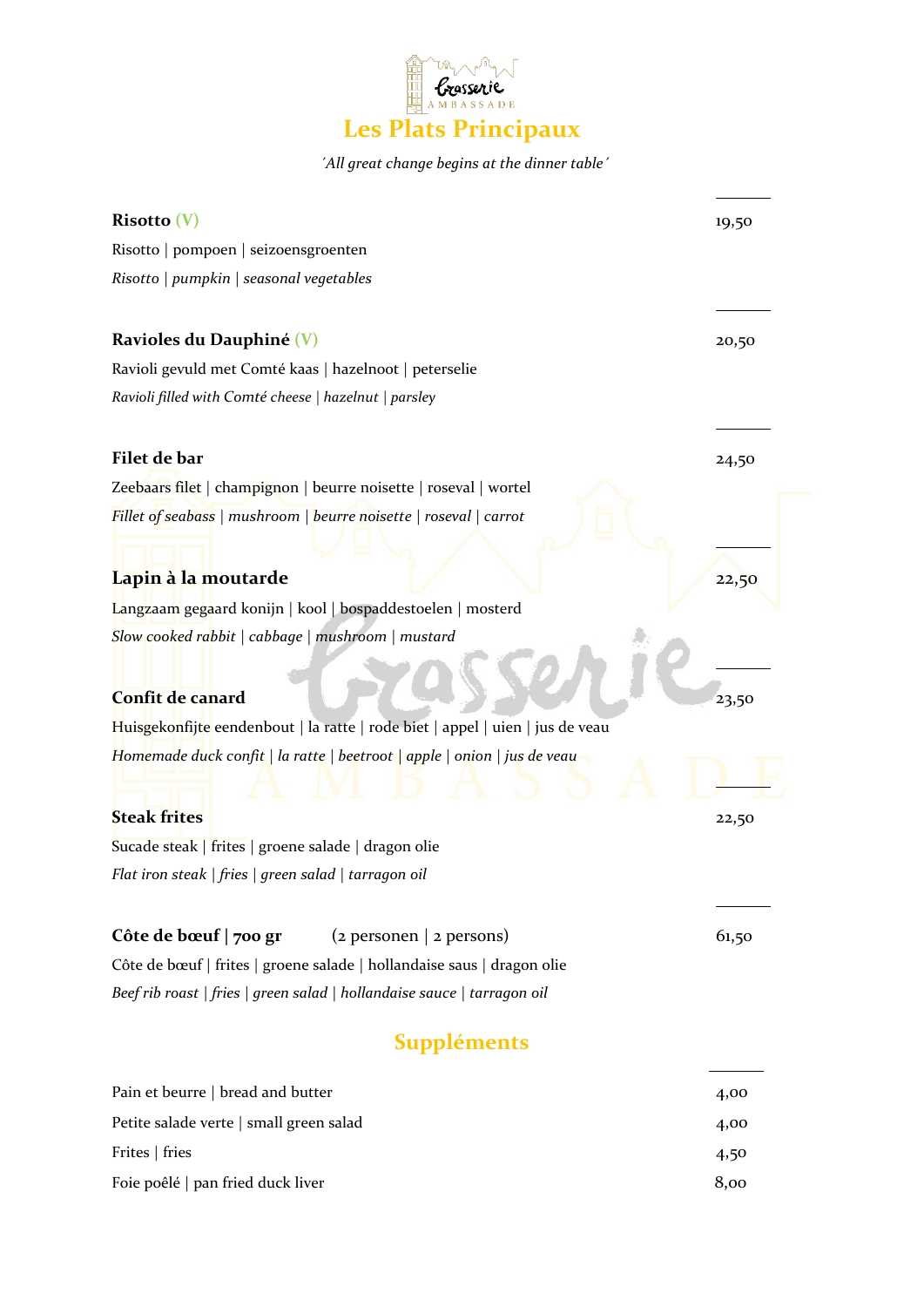

| Baba au rhum                                          | 12,50 |
|-------------------------------------------------------|-------|
| Baba au rhum   hazelnoot   Baileys roomijs            |       |
| Baba with rum   hazelnut   Baileys ice cream          |       |
|                                                       |       |
| Crème brûlée                                          | 8,50  |
| Klassieke crème brûlée   vanille roomijs   kletskop   |       |
| Classic crème brûlée   vanilla ice cream   biscuit    |       |
|                                                       |       |
| Tarte tatin                                           | 9,50  |
| Goudreinet   appel compote   kaneel roomijs           |       |
| Goureinet   apple compote   cinnamon ice cream        |       |
| Tarte au citron                                       | 9,50  |
| Citroentaart   meringue   citroen sorbet              |       |
| Lemon tart   meringue   lemon sorbet                  |       |
| Crêpe à l'orange                                      | 10,50 |
| Warme crêpe   sinaasappel saus   Grand Marnier        |       |
| Warm crêpe   orange sauce   Grand Marnier             |       |
| Assiette de fromage                                   | 12,50 |
| Assortiment geaffineerde kazen   rozijnenbrood   vijg |       |
| A selection of matured cheeses   raisin bread   fig   |       |
|                                                       |       |
| Dessert du saison                                     | 10,50 |
| Wisselend seizoensgebonden dessert                    |       |
| Seasonal dessert                                      |       |